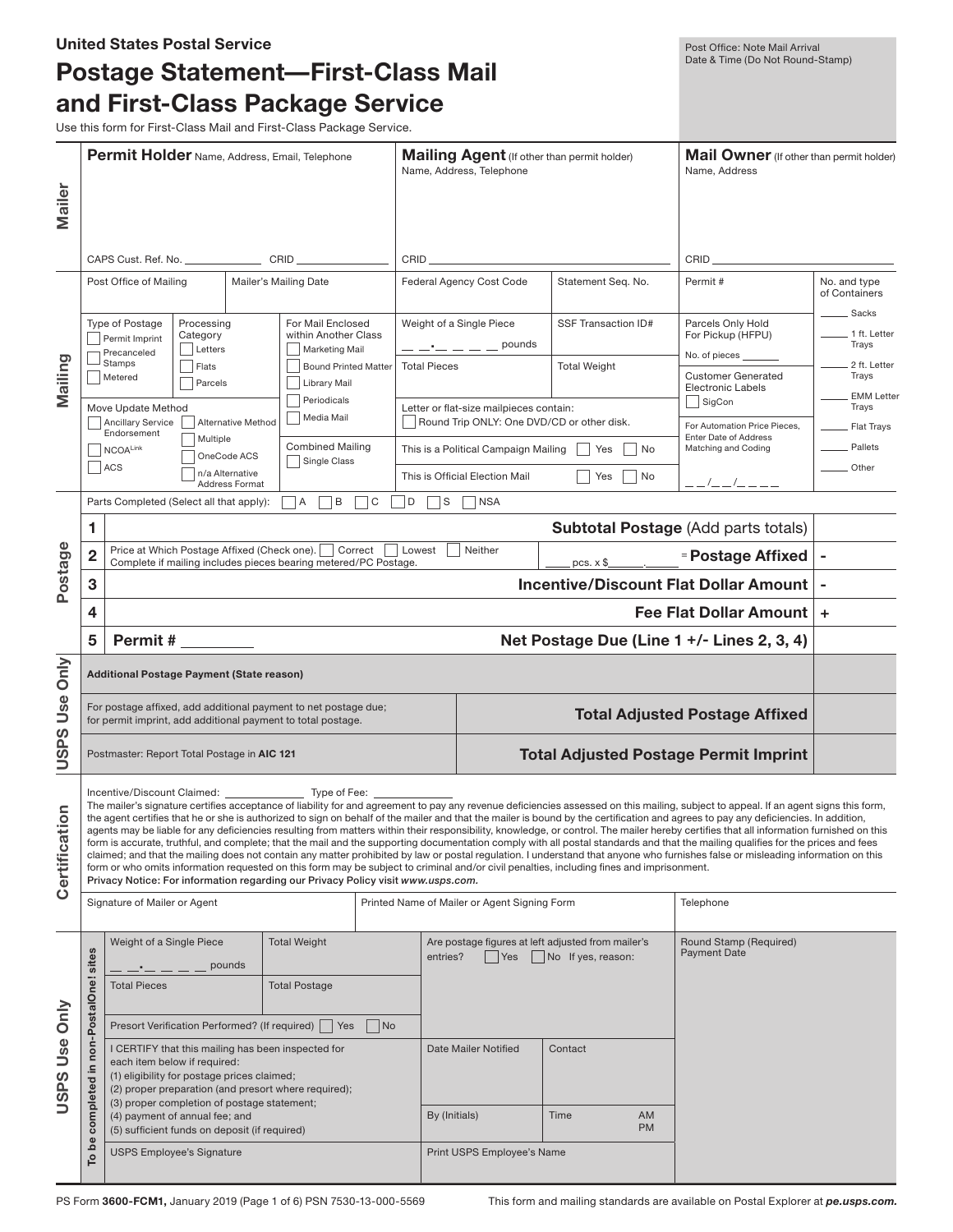# **First-Class Mail**

### **Part A—Automation prices**  $\Box$  Check box if prices are populated in this section.

### **Postcards (eligible for postcard price)**

|    |            | Price | No. of Pieces | Subtotal Postage | Discount Total* | Fee Total | <b>Total Postage</b> |
|----|------------|-------|---------------|------------------|-----------------|-----------|----------------------|
| A1 | 5-Diait    |       |               |                  |                 |           |                      |
| A2 | AADC       |       |               |                  |                 |           |                      |
| A3 | Mixed AADC |       |               |                  |                 |           |                      |

### **Letters**

|                |            | Price | No. of Pieces | Subtotal Postage | Discount Total* | Fee Total | <b>Total Postage</b> |
|----------------|------------|-------|---------------|------------------|-----------------|-----------|----------------------|
| A4             | 5-Diait    |       |               |                  |                 |           |                      |
| A5             | AADC       |       |               |                  |                 |           |                      |
| A <sub>6</sub> | Mixed AADC |       |               |                  |                 |           |                      |

### **Flats**

|                |            | Price | No. of Pieces | Subtotal Postage   Discount Total* | Fee Total | <b>Total Postage</b> |
|----------------|------------|-------|---------------|------------------------------------|-----------|----------------------|
| A7             | 5-Digit    |       |               |                                    |           |                      |
| A8             | 3-Digit    |       |               |                                    |           |                      |
| A <sub>9</sub> | <b>ADC</b> |       |               |                                    |           |                      |
| A10            | Mixed ADC  |       |               |                                    |           |                      |

\* May contain both Full Service Intelligent Mail and other discount—see Instructions page for additional information.

| A11 | <b>Part A Total</b> (add lines A1-A10) |  |
|-----|----------------------------------------|--|
|     |                                        |  |

#### **Full Service Intelligent Mail Option**

| A <sub>12</sub> | DISPLAY ONLY        | $x \$0.003 =$<br>Postcards-Number of Pieces that Comply    |  |
|-----------------|---------------------|------------------------------------------------------------|--|
| A <sub>13</sub> | <b>DISPLAY ONLY</b> | $\times$ \$0.003 =<br>Letters-Number of Pieces that Comply |  |
| A14             | <b>DISPLAY ONLY</b> | $x \$0.003 =$<br>Flats-Number of Pieces that Comply        |  |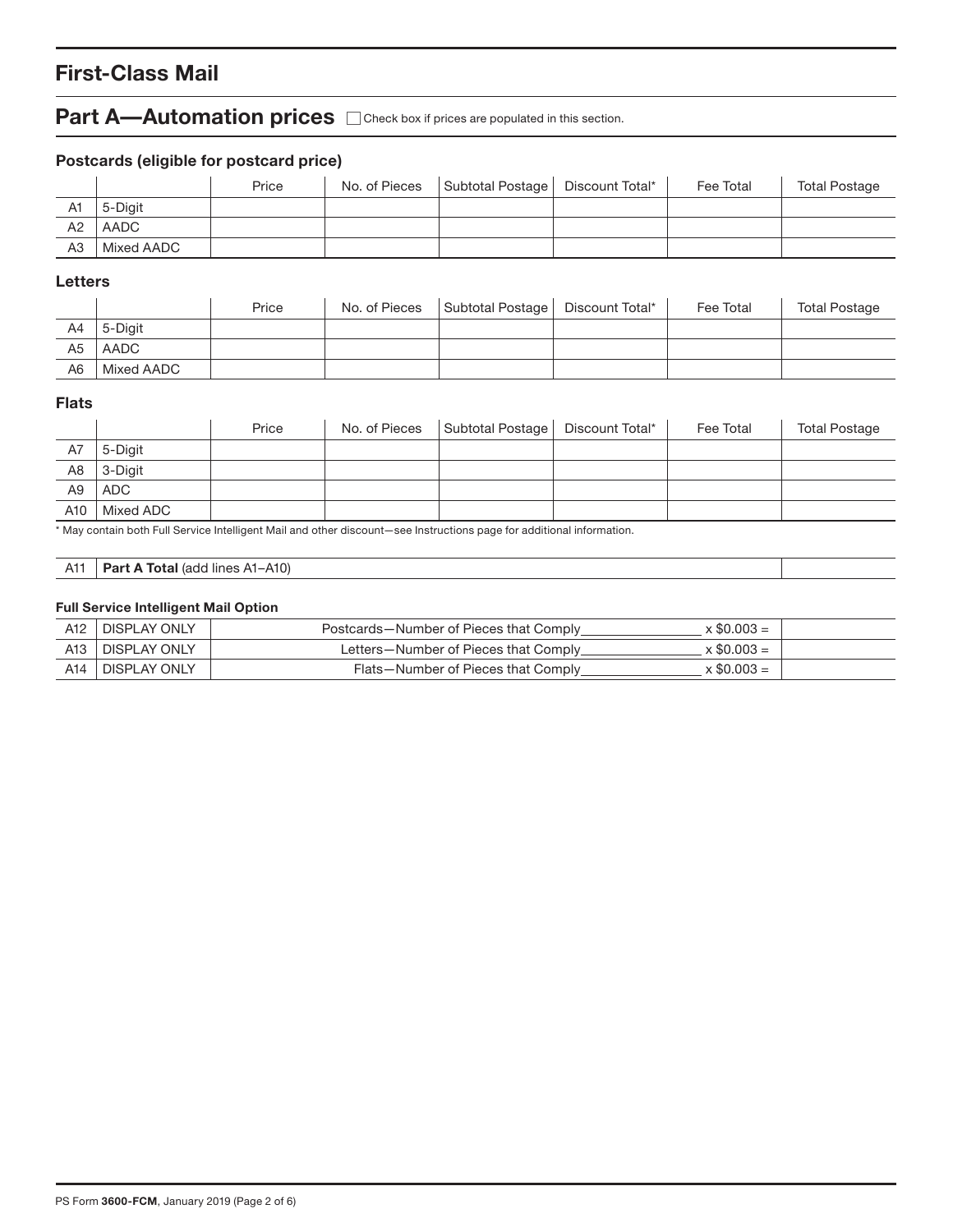# **First-Class Mail**

# **Part B—Nonautomation prices**  $\Box$  Check box if prices are populated in this section.

### **Postcards (eligible for postcard price)**

|           |              |  | Price   No. of Pieces   Subtotal Postage   Discount Total   Fee Total   Total Postage |  |  |
|-----------|--------------|--|---------------------------------------------------------------------------------------|--|--|
| <b>B1</b> | Presorted    |  |                                                                                       |  |  |
| B2 .      | Single-Piece |  |                                                                                       |  |  |

#### **Letters**

|                |                                                                                                   | Price | No. of Pieces   Subtotal Postage   Discount Total   Fee Total |  | <b>Total Postage</b> |
|----------------|---------------------------------------------------------------------------------------------------|-------|---------------------------------------------------------------|--|----------------------|
| B <sub>3</sub> | Presorted                                                                                         |       |                                                               |  |                      |
| <b>B4</b>      | Residual<br>From First-Class Mail Mailing (includes<br>up to 1 oz. and between 1 oz. and 3.5 oz.) |       |                                                               |  |                      |
| B <sub>5</sub> | Nonpresorted/Single-Piece*                                                                        |       |                                                               |  |                      |
| B <sub>6</sub> | Single-Piece<br>From USPS Marketing Mail Mailing                                                  |       |                                                               |  |                      |

#### **Nonmachinable Letters**

|                |                                                         | Price | No. of Pieces   Subtotal Postage   Discount Total   Fee Total |  | <b>Total Postage</b> |
|----------------|---------------------------------------------------------|-------|---------------------------------------------------------------|--|----------------------|
| B7             | Presorted                                               |       |                                                               |  |                      |
| B <sub>8</sub> | Nonpresorted/Single-Piece                               |       |                                                               |  |                      |
| B <sub>9</sub> | Single-Piece<br>From USPS Marketing Mail Mailing        |       |                                                               |  |                      |
| <b>B10</b>     | Nonmachinable Surcharge**<br>(for presorted letters)    |       |                                                               |  |                      |
| <b>B11</b>     | Nonmachinable Surcharge**<br>(for single-piece letters) |       |                                                               |  |                      |

#### **Flats**

|            |                                                  | Price | No. of Pieces   Subtotal Postage   Discount Total   Fee Total   Total Postage |  |  |
|------------|--------------------------------------------------|-------|-------------------------------------------------------------------------------|--|--|
| <b>B12</b> | Presorted                                        |       |                                                                               |  |  |
| <b>B13</b> | Single-Piece                                     |       |                                                                               |  |  |
| B14        | Single-Piece<br>From USPS Marketing Mail Mailing |       |                                                                               |  |  |

### **Permit Reply Mail**

|            |                                             | Price | No. of Pieces   Subtotal Postage   Discount Total   Fee Total   Total Postage |  |  |
|------------|---------------------------------------------|-------|-------------------------------------------------------------------------------|--|--|
| <b>B15</b> | Single-Piece Letter (1 oz. or less)         |       |                                                                               |  |  |
| B16        | Single-Piece Letter (over 1 oz. to 3.5 oz.) |       |                                                                               |  |  |
| <b>B17</b> | Single-Piece Flat (1 oz. or less)           |       |                                                                               |  |  |
| <b>B18</b> | Single-Piece Flat (over 1 oz. to 13 oz.)    |       |                                                                               |  |  |
|            |                                             |       |                                                                               |  |  |

\* First-Class Mail metered letter price

\*\* Only on FCM letters with one or more nonmachinable characteristics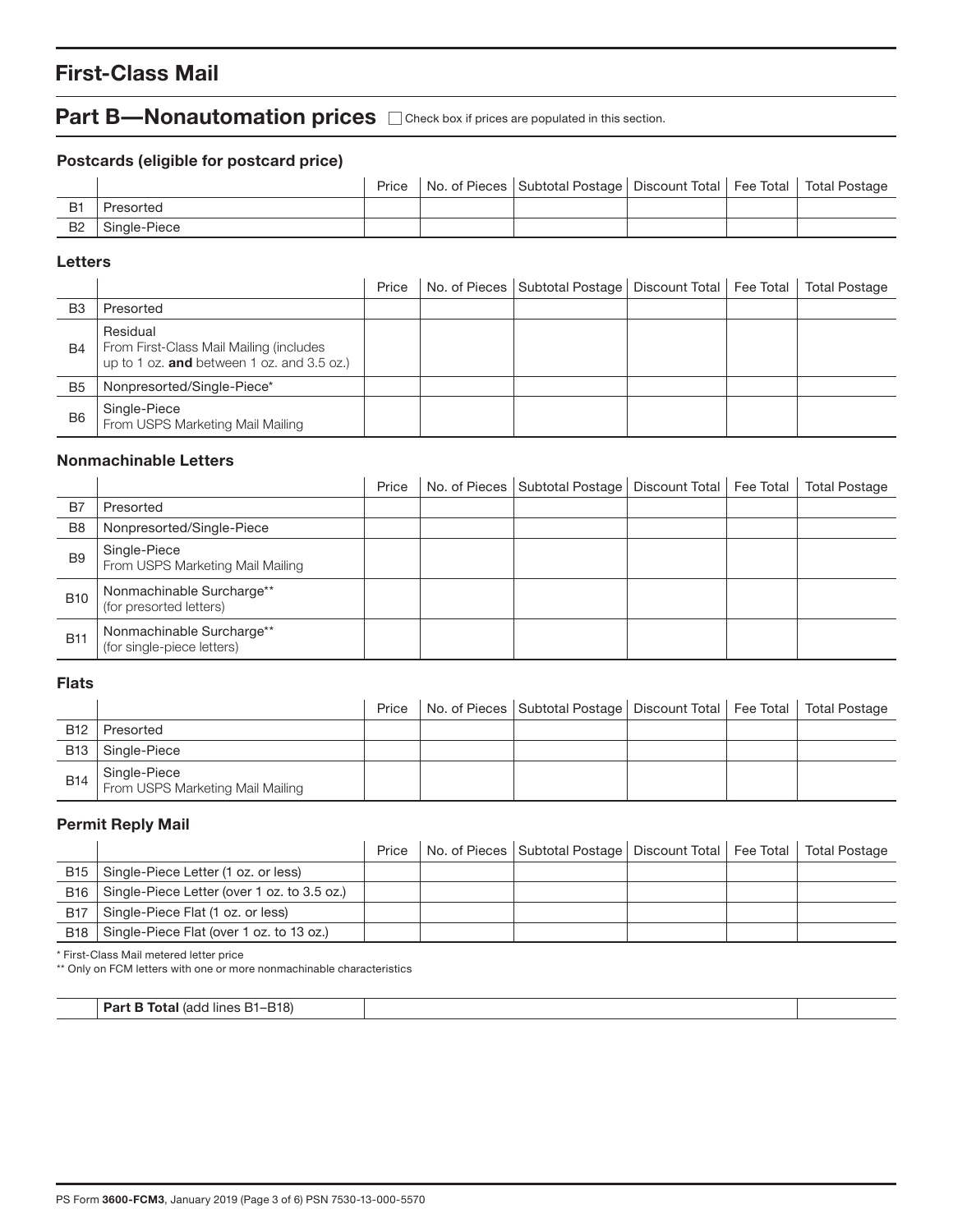# **First-Class Package Service**

Part C—Parcels  $\Box$  Check box if prices are populated in this section.

### **Commercial Parcels (less than 16 oz.)**

|                | Zone                      | Price | No. of Pieces | Subtotal Postage | Discount Total | Fee Total | <b>Total Postage</b> |
|----------------|---------------------------|-------|---------------|------------------|----------------|-----------|----------------------|
| C <sub>1</sub> | 1&2                       |       |               |                  |                |           |                      |
| C <sub>2</sub> | 3                         |       |               |                  |                |           |                      |
| C <sub>3</sub> | 4                         |       |               |                  |                |           |                      |
| C <sub>4</sub> | 5                         |       |               |                  |                |           |                      |
| C <sub>5</sub> | 6                         |       |               |                  |                |           |                      |
| C <sub>6</sub> |                           |       |               |                  |                |           |                      |
| C7             | 8                         |       |               |                  |                |           |                      |
| C8             | 9                         |       |               |                  |                |           |                      |
| C <sub>9</sub> | Irregular shape surcharge |       |               |                  |                |           |                      |

#### **Commercial Parcels—NSA**

|                 | Zone                      | Price | No. of Pieces | Subtotal Postage | Discount Total | Fee Total | <b>Total Postage</b> |
|-----------------|---------------------------|-------|---------------|------------------|----------------|-----------|----------------------|
| C <sub>10</sub> | 1&2                       |       |               |                  |                |           |                      |
| C <sub>11</sub> | 3                         |       |               |                  |                |           |                      |
| C <sub>12</sub> | 4                         |       |               |                  |                |           |                      |
| C <sub>13</sub> | 5                         |       |               |                  |                |           |                      |
| C14             | 6                         |       |               |                  |                |           |                      |
| C <sub>15</sub> |                           |       |               |                  |                |           |                      |
| C <sub>16</sub> | 8                         |       |               |                  |                |           |                      |
| C <sub>17</sub> | 9                         |       |               |                  |                |           |                      |
| C18             | Irregular shape surcharge |       |               |                  |                |           |                      |

#### **Commercial Parcels—NSA**

|                 |                                 | Price | No. of Pieces | Subtotal Postage | Discount Total | Fee Total | Total Postage |
|-----------------|---------------------------------|-------|---------------|------------------|----------------|-----------|---------------|
| C <sub>19</sub> | Single-Piece                    |       |               |                  |                |           |               |
|                 | C20   Irregular shape surcharge |       |               |                  |                |           |               |

### **Retail Parcels (13 oz. or less)**

|                 | Zone | Price | No. of Pieces Subtotal Postage   Discount Total | Fee Total | Total Postage |
|-----------------|------|-------|-------------------------------------------------|-----------|---------------|
| C <sub>21</sub> | 1&2  |       |                                                 |           |               |
| C <sub>22</sub> |      |       |                                                 |           |               |
| C <sub>23</sub> |      |       |                                                 |           |               |
| C <sub>24</sub> |      |       |                                                 |           |               |
| C <sub>25</sub> | 6    |       |                                                 |           |               |
| C <sub>26</sub> |      |       |                                                 |           |               |
| C <sub>27</sub> | 8    |       |                                                 |           |               |
| C <sub>28</sub> |      |       |                                                 |           |               |

#### **Retail Parcels (13 oz. or less) from USPS Marketing Mail**

|                 | Zone                            | Price | No. of Pieces | Subtotal Postage | Discount Total | Fee Total | Total Postage |  |
|-----------------|---------------------------------|-------|---------------|------------------|----------------|-----------|---------------|--|
| C <sub>29</sub> | 1&2                             |       |               |                  |                |           |               |  |
| C30             | 3                               |       |               |                  |                |           |               |  |
| C31             | 4                               |       |               |                  |                |           |               |  |
| C32             | 5                               |       |               |                  |                |           |               |  |
| C33             | 6                               |       |               |                  |                |           |               |  |
| C34             |                                 |       |               |                  |                |           |               |  |
| C <sub>35</sub> | 8                               |       |               |                  |                |           |               |  |
| C36             | 9                               |       |               |                  |                |           |               |  |
|                 |                                 |       |               |                  |                |           |               |  |
|                 | Part C Total (add lines C1-C36) |       |               |                  |                |           |               |  |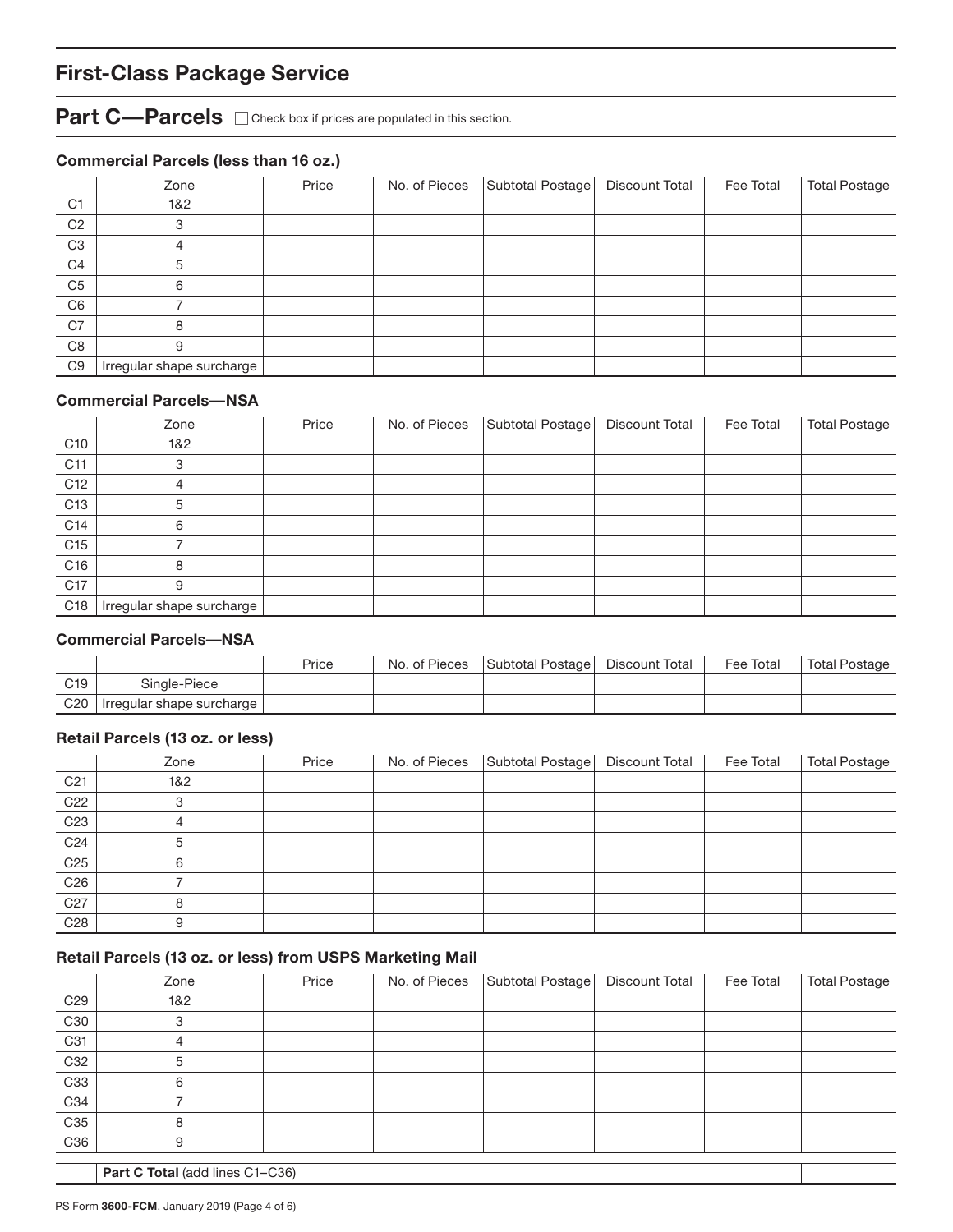# **Round Trip DVD, CD, or Other Disc Mail**

## **Part D—Round Trip Mailings that Contain a DVD, CD, or Other Disc**

Check box if prices are populated in this section.

#### **Automation Letters**

|                |            | Price | No. of Pieces | Subtotal Postage   Discount Total* | Fee Total | <b>Total Postage</b> |
|----------------|------------|-------|---------------|------------------------------------|-----------|----------------------|
| D1             | 5-Diait    |       |               |                                    |           |                      |
| D <sub>2</sub> | AADC       |       |               |                                    |           |                      |
| D <sub>3</sub> | Mixed AADC |       |               |                                    |           |                      |

### **Presort Letters**

|                |              | Price | No. of Pieces | Subtotal Postage   Discount Total | Fee Total | Total Postage |
|----------------|--------------|-------|---------------|-----------------------------------|-----------|---------------|
| D <sub>4</sub> | Presorted    |       |               |                                   |           |               |
| D5             | Single-Piece |       |               |                                   |           |               |

#### **Automation Flats**

|                |           | Price | No. of Pieces   Subtotal Postage   Discount Total* | Fee Total | <b>Total Postage</b> |
|----------------|-----------|-------|----------------------------------------------------|-----------|----------------------|
| D6             | 5-Digit   |       |                                                    |           |                      |
| D7             | 3-Digit   |       |                                                    |           |                      |
| D <sub>8</sub> | ADC       |       |                                                    |           |                      |
| D <sub>9</sub> | Mixed ADC |       |                                                    |           |                      |

### **Presort Flats**

|     |              | Price | No. of Pieces | Subtotal Postage | Discount Total | Fee Total | Total Postage |
|-----|--------------|-------|---------------|------------------|----------------|-----------|---------------|
| D10 | Presorted    |       |               |                  |                |           |               |
| D11 | Single-Piece |       |               |                  |                |           |               |

### **Permit Reply Mail**

|     |                                          | Price | No. of Pieces | Subtotal Postage | Discount Total | Fee Total | <b>Total Postage</b> |
|-----|------------------------------------------|-------|---------------|------------------|----------------|-----------|----------------------|
| D12 | Single-Piece Letter<br>(1 oz. or less)   |       |               |                  |                |           |                      |
|     | D13 Single-Piece Flat<br>(2 oz. or less) |       |               |                  |                |           |                      |

\* May contain both Full Service Intelligent Mail and other discount—see Instructions page for additional information.

| $\n  14\n$<br>D <sub>13</sub> )<br>.<br><b>Total</b> (add<br>יה<br>Dord<br>lines<br><b>DI-</b><br>$\sim$<br>້ |  |
|---------------------------------------------------------------------------------------------------------------|--|
|---------------------------------------------------------------------------------------------------------------|--|

#### **Full Service Intelligent Mail Option**

| D15 DISPLAY ONLY               | Letters-Number of Pieces that Comply | $\times$ \$0.003 = |  |
|--------------------------------|--------------------------------------|--------------------|--|
| D <sub>16</sub>   DISPLAY ONLY | Flats-Number of Pieces that Comply   | $\times$ \$0.003 = |  |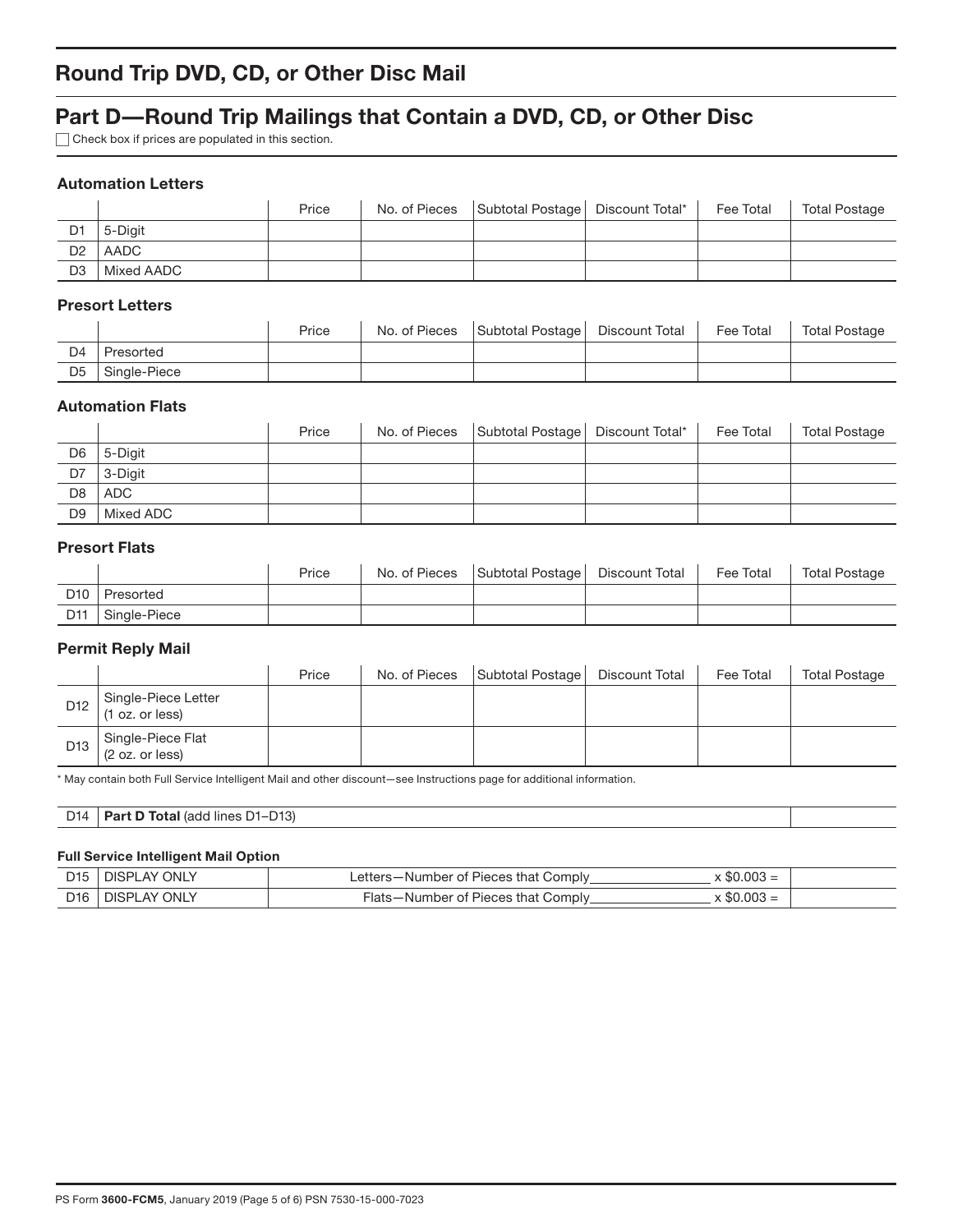# **Extra Services and Fees**

**Part S**  $\Box$  Check box if prices are populated in this section.

Items mailed with Extra Services must meet the mailing standards for the extra service.

|                 |                                                       | Fee | No. of Pcs. or Lbs. Subtotal Postage | <b>Discount Total</b> | <b>Total Postage</b> |
|-----------------|-------------------------------------------------------|-----|--------------------------------------|-----------------------|----------------------|
| S <sub>1</sub>  | Certificate of Mailing (3 or more - Form 3665)        |     |                                      |                       |                      |
| S <sub>2</sub>  | <b>Certified Mail</b>                                 |     |                                      |                       |                      |
| S <sub>3</sub>  | Collect on Delivery (COD)                             |     |                                      |                       |                      |
| S <sub>4</sub>  | USPS Tracking*                                        |     |                                      |                       |                      |
| S <sub>5</sub>  | Insurance                                             |     |                                      |                       |                      |
| S <sub>6</sub>  | Registered Mail                                       |     |                                      |                       |                      |
| S7              | Signature Confirmation Restricted Delivery*           |     |                                      |                       |                      |
| S <sub>8</sub>  | Return Receipt (Electronic)                           |     |                                      |                       |                      |
| S <sub>9</sub>  | Return Receipt (Form 3811)                            |     |                                      |                       |                      |
| S <sub>10</sub> | <b>Certified Mail Restricted Delivery</b>             |     |                                      |                       |                      |
| S <sub>11</sub> | Signature Confirmation*                               |     |                                      |                       |                      |
| S <sub>13</sub> | Fragile                                               |     |                                      |                       |                      |
| S <sub>14</sub> | Certified Mail Adult Signature Required               |     |                                      |                       |                      |
| S <sub>15</sub> | Adult Signature Required                              |     |                                      |                       |                      |
| S <sub>16</sub> | <b>Adult Signature Restricted Delivery</b>            |     |                                      |                       |                      |
| <b>S17</b>      | Picture Permit Imprint                                |     |                                      |                       |                      |
| S <sub>18</sub> | Day Certain Delivery                                  |     |                                      |                       |                      |
| S <sub>19</sub> | Certificate of Bulk Mailing (Form 3606-D)             |     |                                      |                       |                      |
| S <sub>20</sub> | <b>Sunday Delivery</b>                                |     |                                      |                       |                      |
| S <sub>21</sub> | Same Day                                              |     |                                      |                       |                      |
| S22             | <b>Extended Coverage</b>                              |     |                                      |                       |                      |
| S <sub>23</sub> | IMpb Non-Compliance Fee                               |     |                                      |                       |                      |
| S <sub>25</sub> | Live Animal Transportation                            |     |                                      |                       |                      |
| S26             | Next Day                                              |     |                                      |                       |                      |
| S <sub>27</sub> | Certified Mail Adult Signature Restricted<br>Delivery |     |                                      |                       |                      |
| S28             | Hazardous Material Transportation                     |     |                                      |                       |                      |
| S <sub>29</sub> | Perishables                                           |     |                                      |                       |                      |
| S30             | Registered Mail Restricted Delivery                   |     |                                      |                       |                      |
| S31             | Insurance Restricted Delivery                         |     |                                      |                       |                      |
| S32             | <b>COD Restricted Delivery</b>                        |     |                                      |                       |                      |

\* Available for parcels only

**Part S Total** (Add lines S1–S32)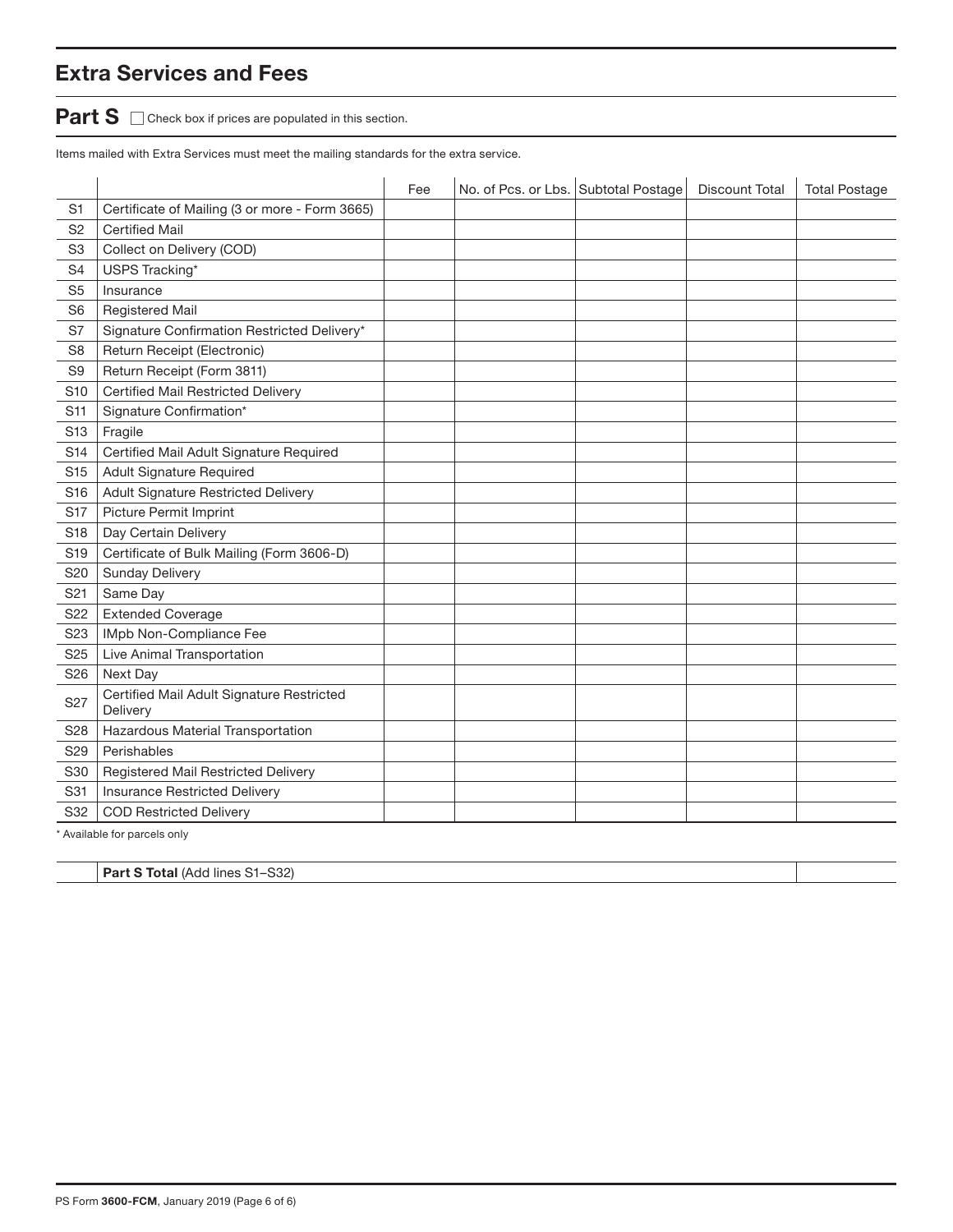## **First-Class Mail—Instructions**

Use this form for First-Class Mail and First-Class Package Service.

**Step 1:** Complete Mailer and Mailing sections on page 1. The Mailer section must be completely filled in, including the Permit Holder in the first box, the Mailing Agent, if any as described below, in the second box, and the Mail Owner, as described below, if other than the Permit Holder, in the third box.

Mailing Agent: The mailing agent is a business entity, organization, or individual acting on behalf of one or more

mail owners by providing mailing services for which the mail owners compensate the mailing agent. A business entity, organization, or individual whose services define it as a mailing agent may also be considered a mail owner, but only for its own mail or the mail of its subsidiaries. Mailing agents include, but are not limited to the following: Printer, letter shop, address list provider/manager; mail preparer, postage payment provider, mailing logistics provider, mailing tracking provider, ad agency, and mailing information manager.

Mail Owner: The mail owner is the business entity, organization, or individual who makes business decisions regarding the mailpiece content, directly benefits from the mailing, and ultimately pays for postage on the mailpiece directly or by way of a mailing agent.

**Step 2:** Before you complete the Postage section, go to parts A through S. Complete the part(s) that pertain to your mailing. The following information will help you to determine which parts to complete:

Part A: Automation prices—All pieces must be reported on the appropriate line at the full published price (not including the Full Service Intelligent Mail incentive). Pieces that comply with the Full Service Intelligent Mail option requirements are additionally reported on the lines provided. Enter total in Part A Total box.

Part B: Nonautomation prices. Report any mixed weight residual mail from a presort mailing on line B4. Report single piece and residual pieces on line B5, when choosing to present mail with various weights, separately. Enter total in Part B Total box.

Part C: Commercial and Retail Parcels. Enter total in Part C Total box.

- Part D: Round Trip DVD, CD, or other disc mailer. Enter total in Part D Total box.
- Part S: Extra Services—Report any combined Extra Services on the lines provided for them, e.g., Insured mail that is also Restricted Delivery would be reported on line S31–Insurance Restricted Delivery. Enter total in Part S Total box.
- **Step 3:** Add the postage in parts A through S without rounding.
- **Step 4:** Return to the Postage section on page 1. Check the boxes that correspond to the form parts used. Add the postage amounts for all parts and enter on Line 1 Subtotal Postage, rounded off to two decimal places. For postage affixed mailings round off to three decimal places.
- **Step 5:** Complete Line 2 for Postage Affixed mailings. Check the box for the Price at Which Postage Affixed (Correct, Lowest, or Neither). Multiply the number of pieces by the postage affixed. Put the total in the Postage Affixed block.
- **Step 6**: Lines 3 and 4 are for postage adjustments that apply to the entire mailing. Report any Incentive/Discount on Line 3 and any Fee on Line 4.
- **Step 7:** Calculate Line 5 Net Postage Due by subtracting any Postage Affixed and Incentive/Discount (Lines 2 and 3) from the Subtotal Postage (Line 1) and adding any Fee (Line 4). For permit imprint mailings, the Net Postage Due is the amount that will be withdrawn from the permit imprint account listed in the Permit # box in the Mailing section. For postage affixed mailings, the Net Postage Due is the amount that must be tendered in addition to that already affixed to the mail, and it may be tendered by any of the applicable methods including withdrawal from an advance deposit account that can be listed by Permit # on Line 5.
- **Step 8:** Read and sign the Certification section, including your telephone number. Attach all completed parts and submit with the mailing.